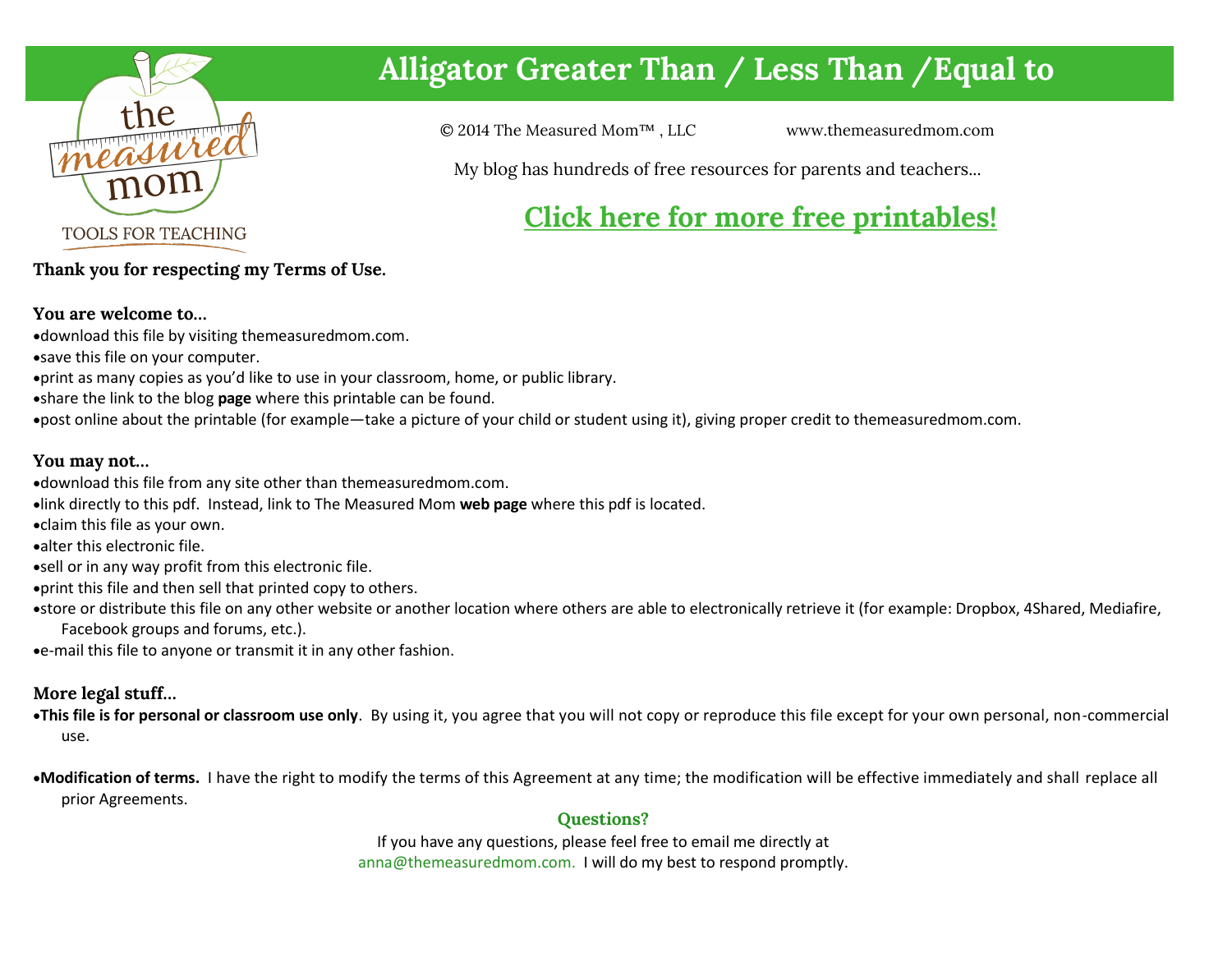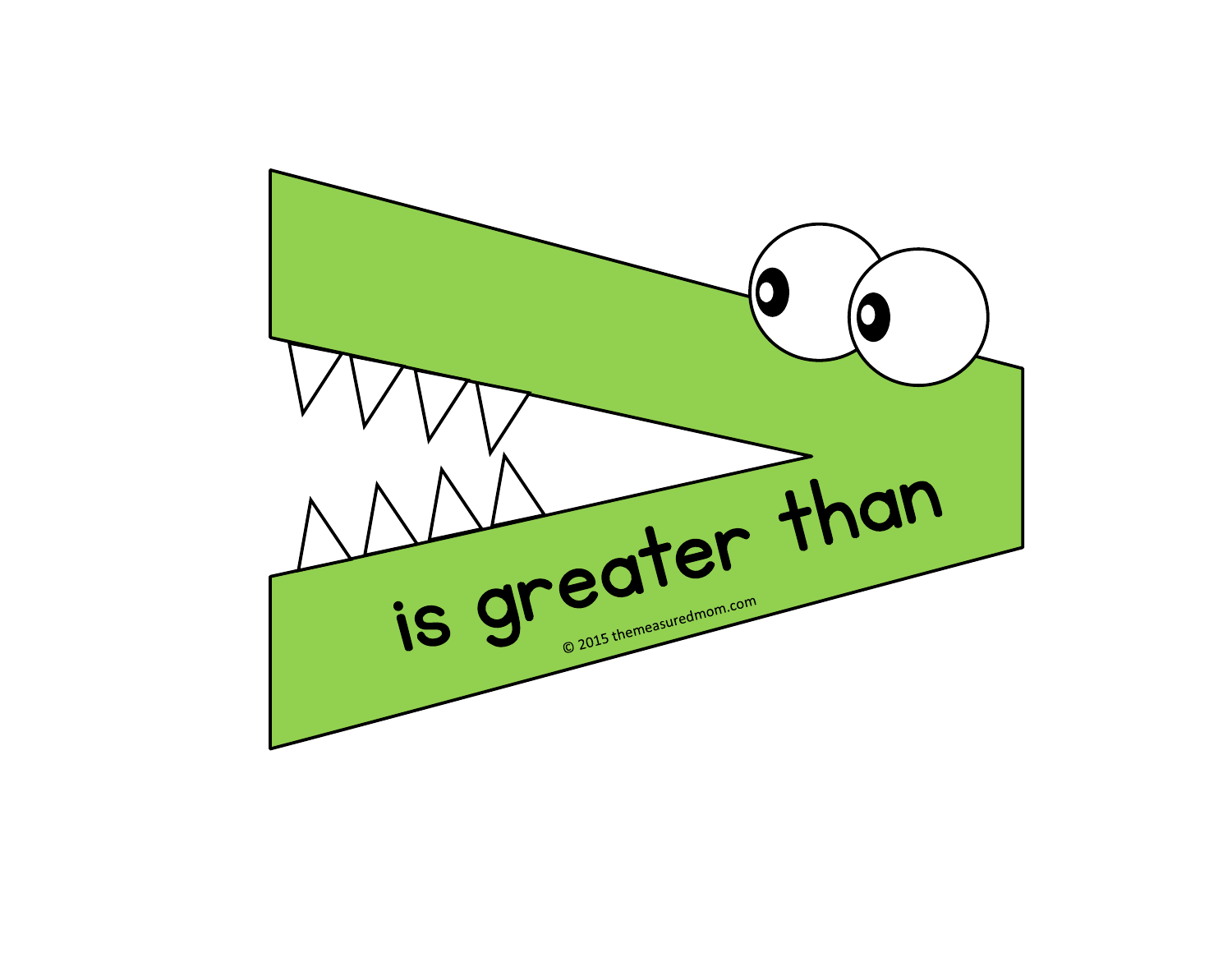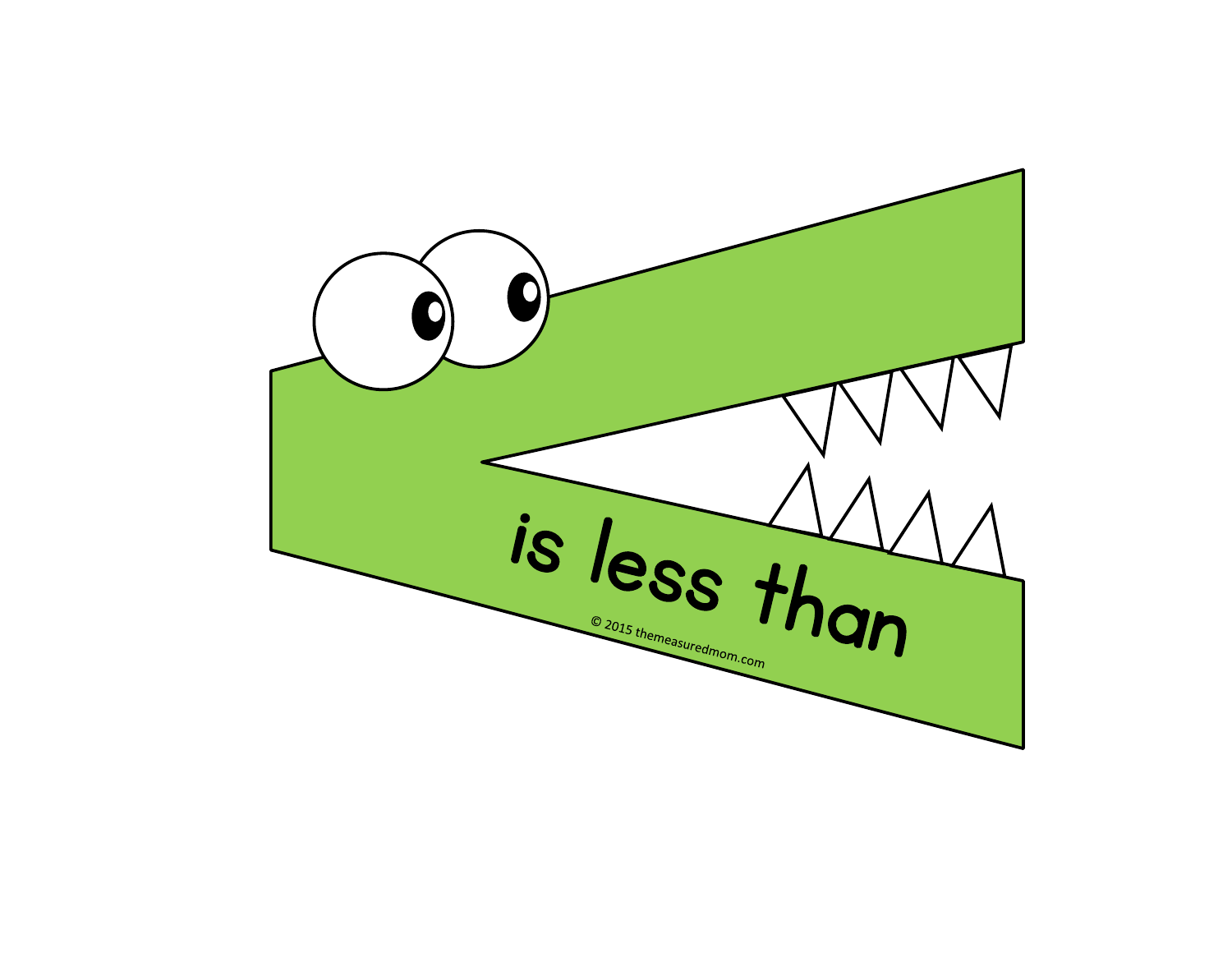

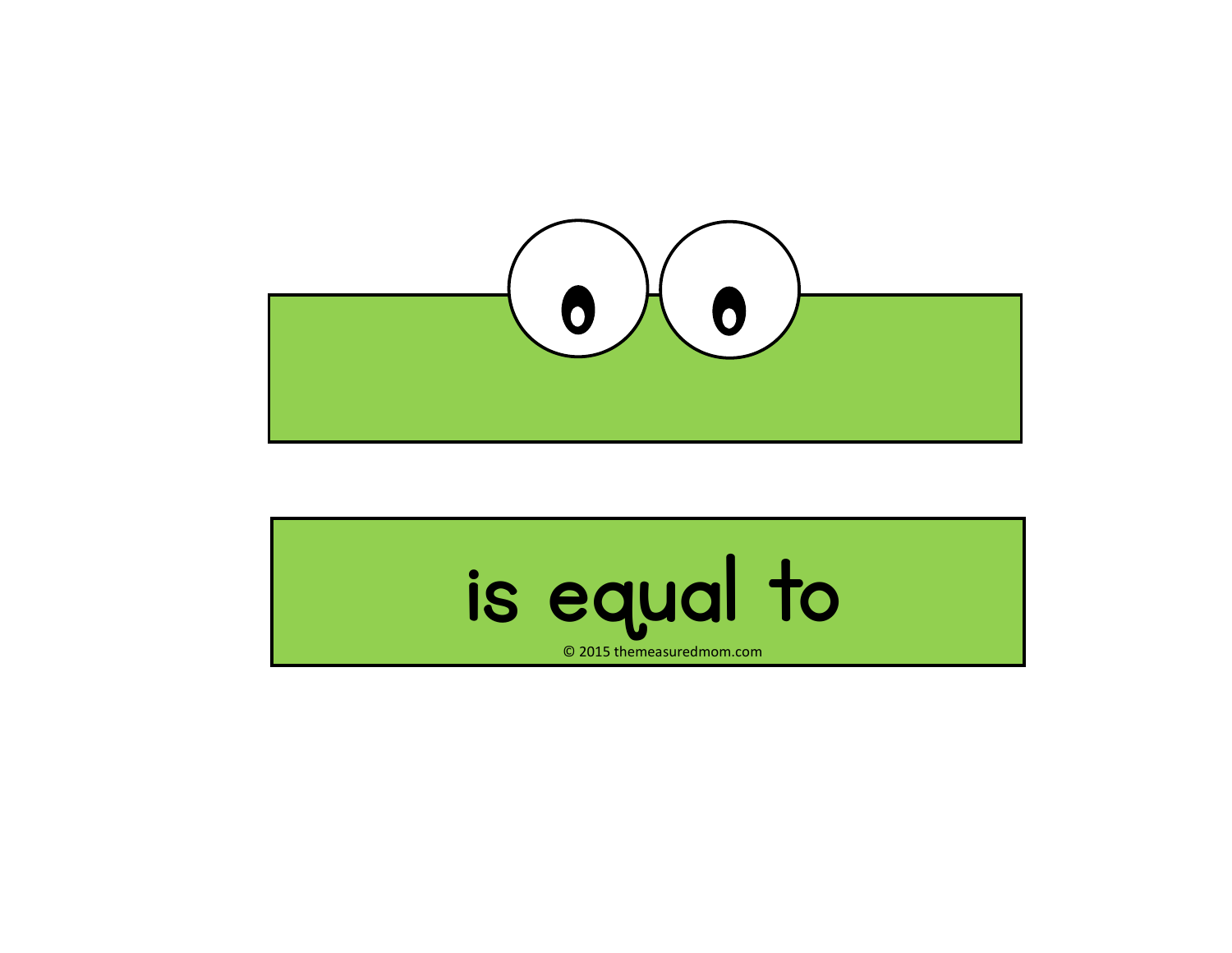



 is equal to © 2015 themeasuredmom.com









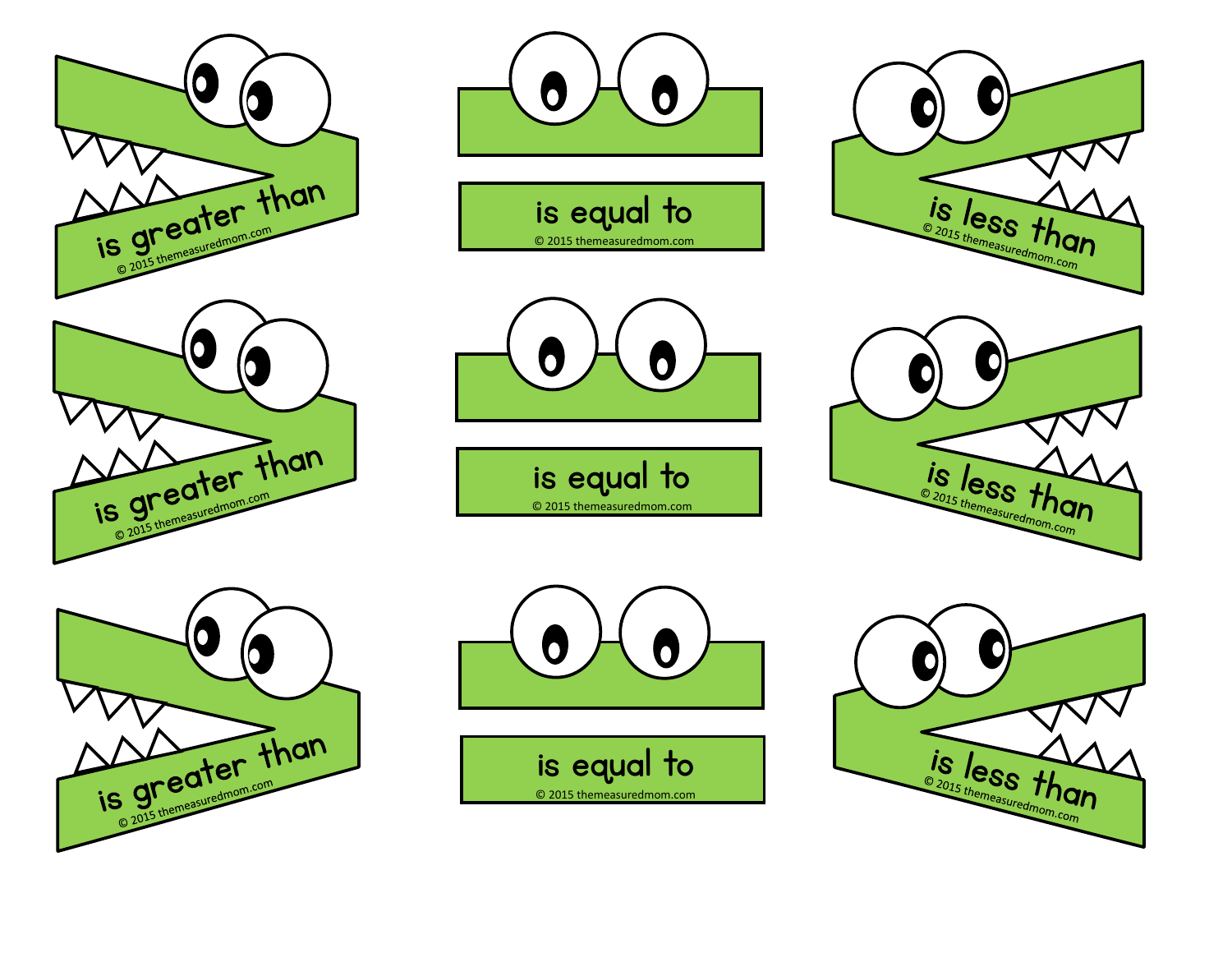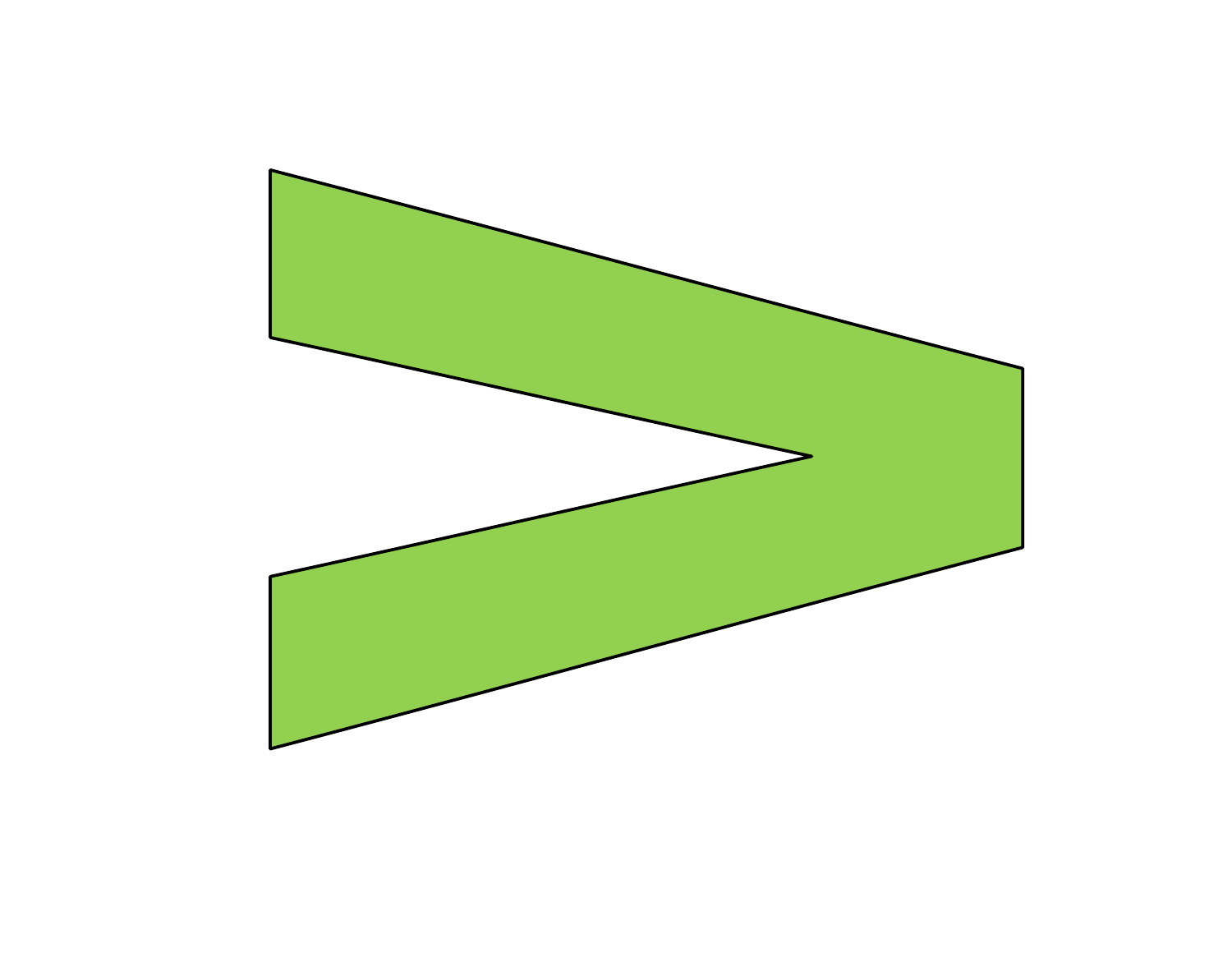